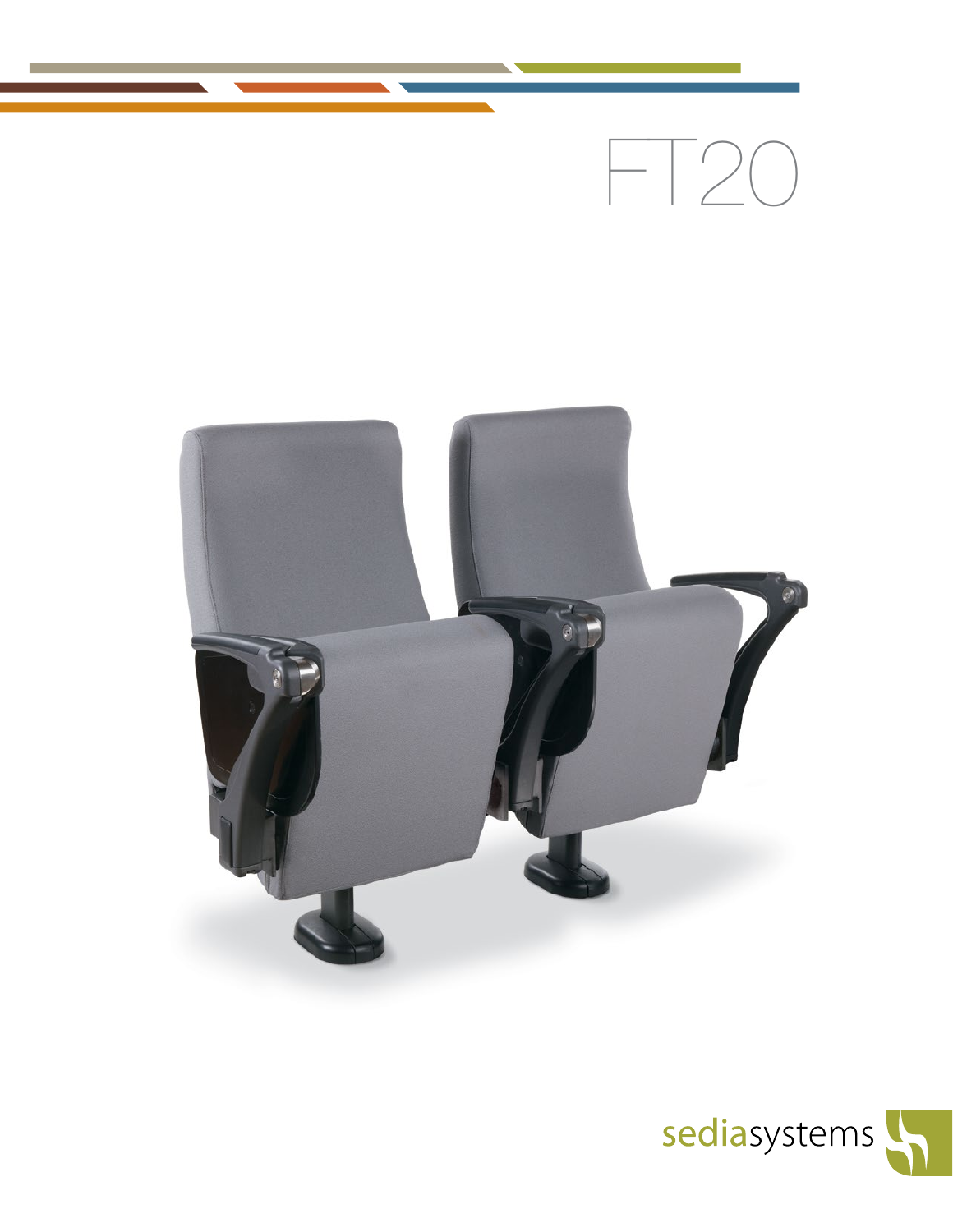# FT20

The FT20 auditorium chair provides comfort and versatility making it the ideal choice for a variety of auditorium and theater environments. Seven seat widths provide added flexibility. The optional 16.5" tablet arm opens and stows in one movement. Its superior size and die cast aluminum construction further enhance the FT20's applications.

#### Features

- Gravity Uplift Seat
- Tri-Pivot Mechanism
- Signature Flat Oval Pedestal
- Integrated Foot Covers
- Straight or Radius Row Configurations
- Flat, Sloped or Tiered Floor Installations



Armrest with Tablet



End Panel with Aisle Light



Wire Management

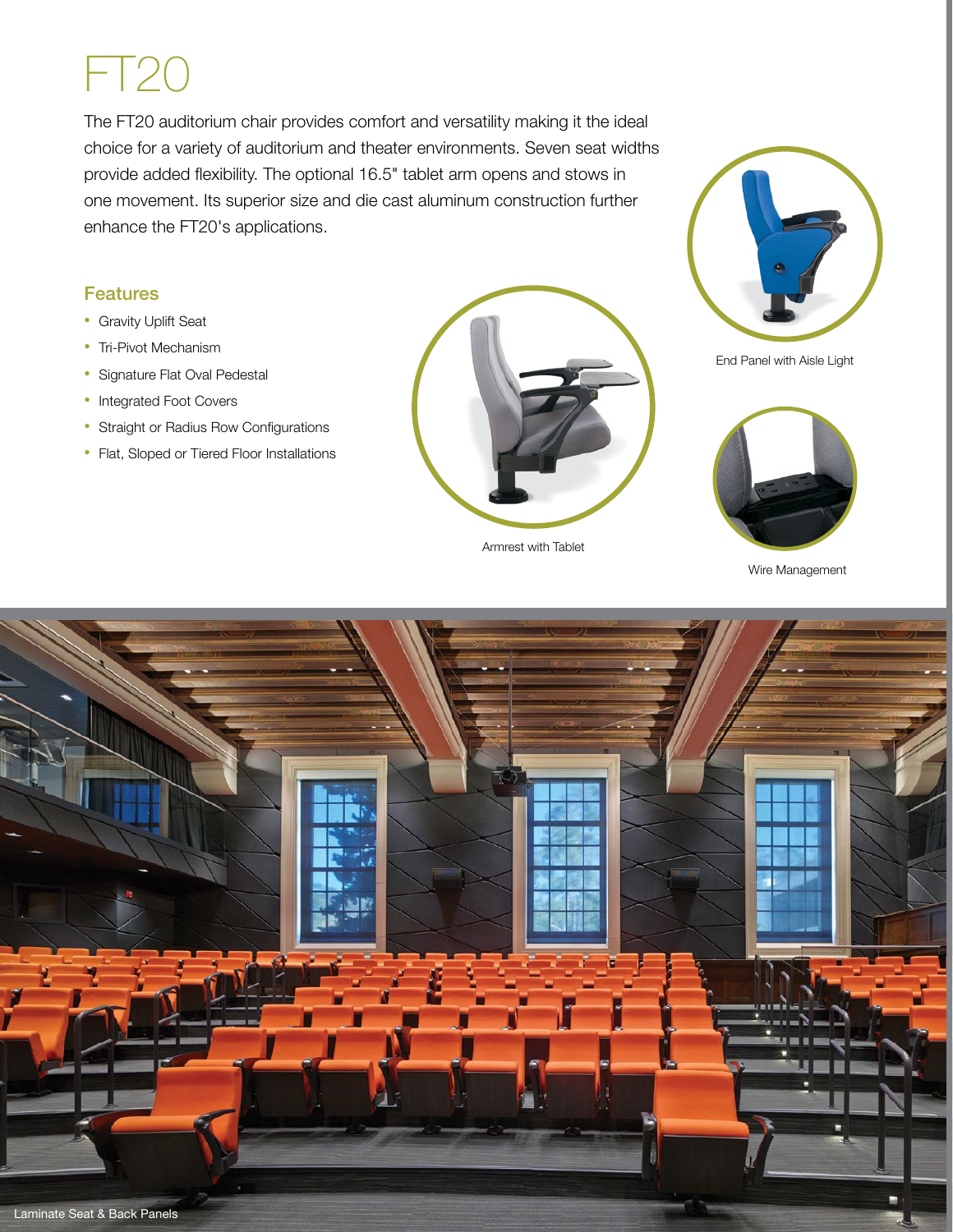![](_page_2_Picture_0.jpeg)

![](_page_2_Picture_1.jpeg)

#### **Options**

- Tablet Arm
- Wire Management
- Laminate or Wood Seat & Back Panel
- Upholstered, Laminate or Wood End Panel
- FSC Certified Wood
- Row Letters & Seat Numbers
- Aisle Lights
- Cup Holders
- Movable Base

#### Finishes

- SEAT & BACK PANELS: Upholstery, Laminate or Wood
- END PANELS: Upholstery, Laminate or Wood
- ARMRESTS: Cast Aluminum
- TABLET: Black
- TEXTILES: Fabric or Coated Fabric
- FRAME: Charcoal